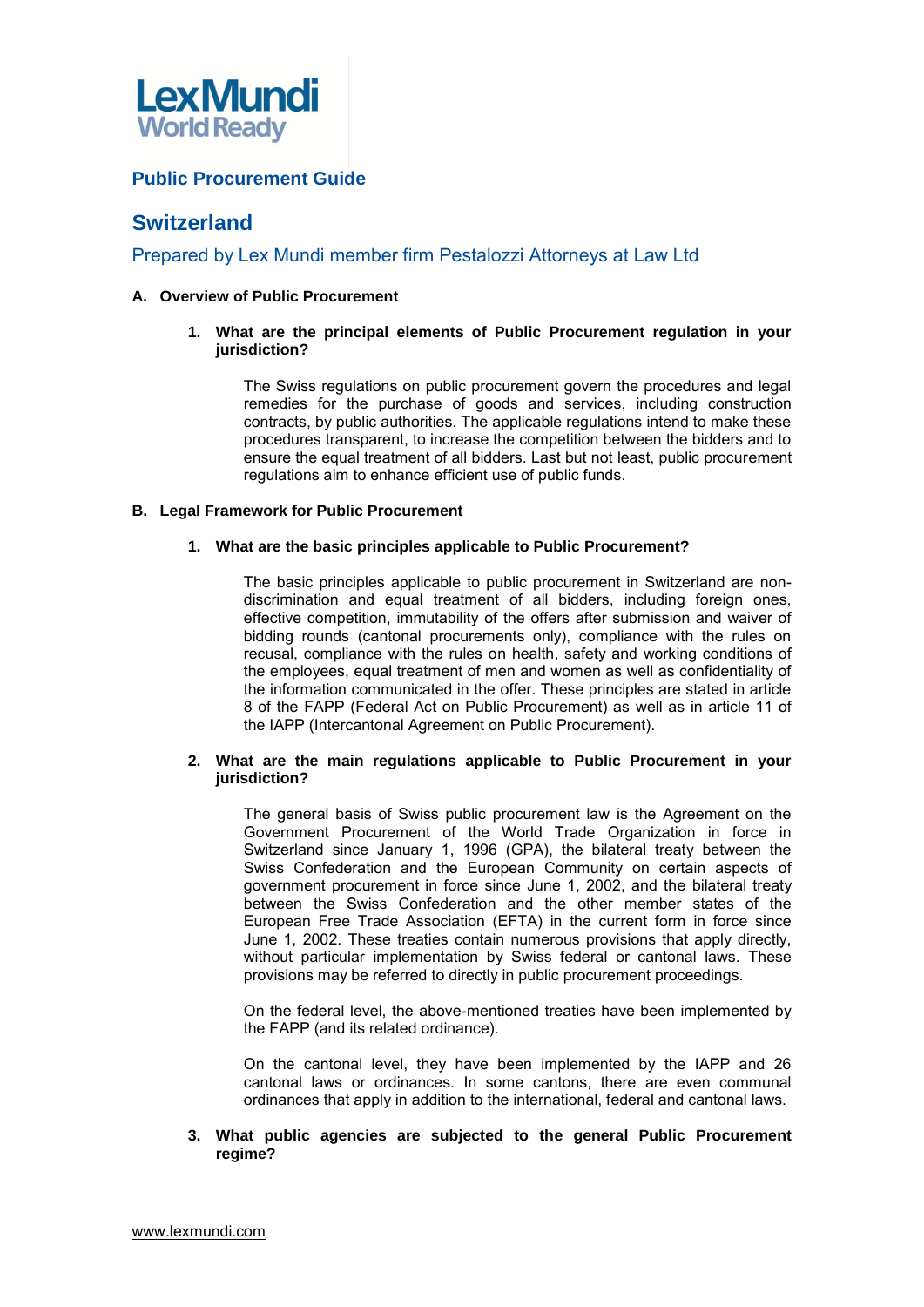On the federal level, the following public agencies are subjected to the general public procurement regime (article 2 para. 1 letter a - f FAPP):

- 1) the federal administration;
- 2) the Swiss Alcohol Board;
- 3) the Swiss Federal Institutes of Technology and their research institutions;
- 4) the postal and the automobile services of the Swiss Post (if not competing with third parties that are not subjected to the GPA);
- 5) the Swiss Federal Nuclear Safety Inspectorate;
- 6) the Swiss National Museum;
	- a. certain public and private law organizations being active in specific sectors (water and energy supply, transportation, telecommunications services).

On the cantonal level and within the scope of the above-mentioned international treaties, the following public agencies are subjected to the general public procurement regime (article 8 para. 1 letter a - d IAPP):

- a. the cantons, the communities and the bodies governed by public law on the cantonal and community level (with certain limitations);
- b. authorities as well as public and private companies that have certain exclusive or special powers in specific sectors (water and energy supply, transportation, telecommunications services);
- c. other public agencies determined by the relevant state treaties.

On the cantonal level and outside the scope of the above-mentioned international treaties, the general public procurement regime applies also to (article 8 para. 2 letter a and b IAPP):

- a. other institutions providing cantonal or communal services (with certain limitations);
- b. objects and services subsidized with public funds by over 50 % of their overall costs.

## **4. What public agencies are not subjected to the application of the general Public Procurement regime?**

Certain exceptions apply with regard to the applicability of the general public procurement regime to the above-mentioned agencies. On the cantonal level, for instance, the general public procurement regime does not apply to commercial or industrial activities of the concerned agencies.

Also, public agencies with certain activities are not subjected to the general public procurement regime as the concerned activities are entirely carved out from public procurement laws. This applies to the procurement of certain military material, to certain contracts with institutions for disabled persons, charities and penal institutions, to contracts granted within the framework of agricultural or food aid programs, to contracts granted on the basis of an international treaty between GPA contracting states or Switzerland and third states in respect of an objective to be achieved and jointly funded, and to contracts that are awarded on the basis of a particular procedure of an international organization.

## **5. Are there any non-public entities subjected to the application of the general Public Procurement regime?**

As mentioned above, public and private companies that have certain exclusive or special powers in specific sectors (water and energy supply, transportation, telecommunications services), other institutions providing cantonal or communal services as well as objects and services subsidized with public funds by over 50 % of the overall costs are also subjected to the application of the general public procurement regime even if they cannot be qualified as public entities.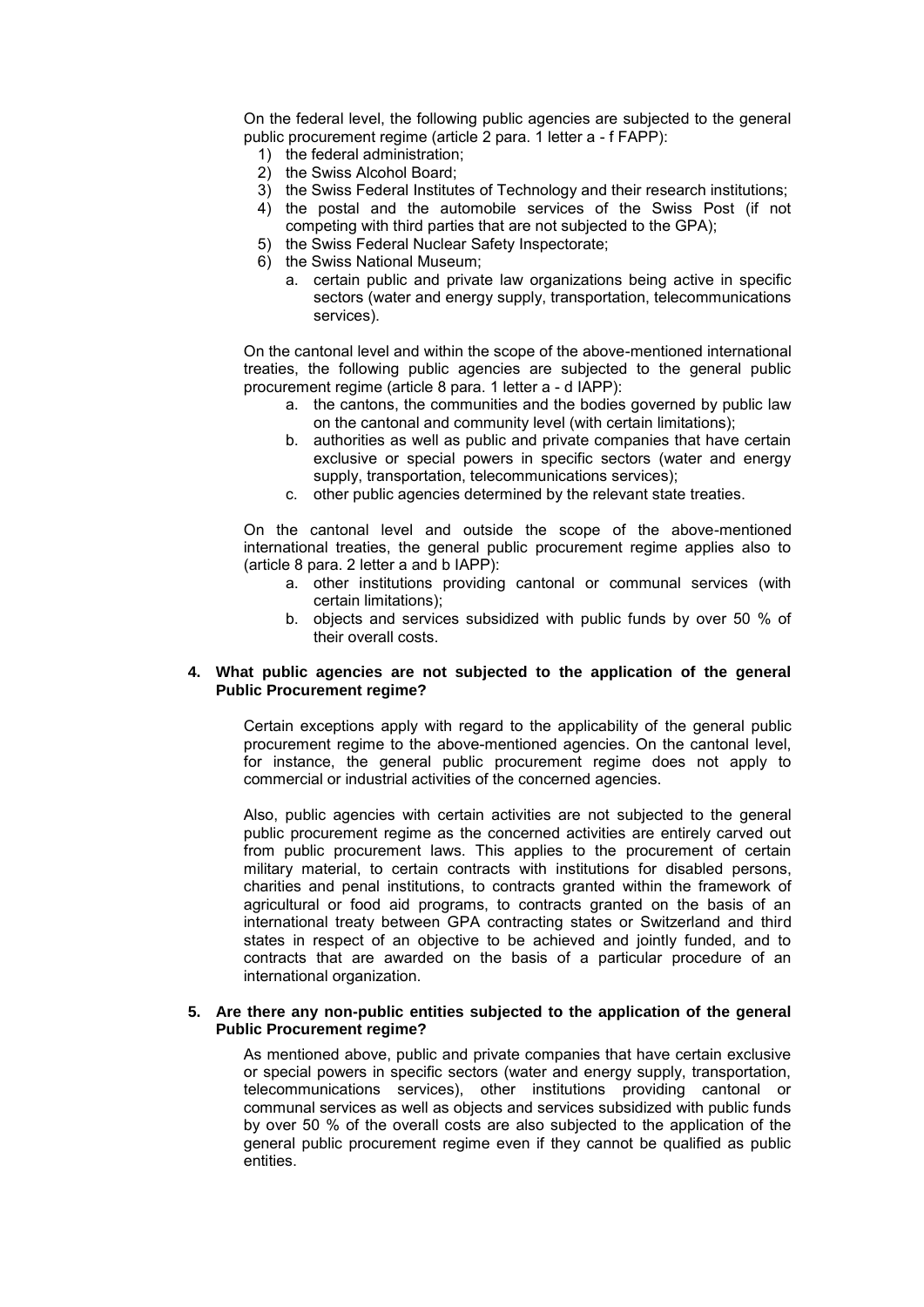## **C. Requirements for Foreign Companies to Participate in Public Procurement Processes**

## **1. Are foreign companies required to set up branches or subsidiaries or otherwise enter into any commercial agreements with local partners in order to participate in Public Procurement Processes?**

On both the federal and the cantonal level, there is no general requirement for foreign companies to set up branches or subsidiaries or otherwise to enter into any commercial agreements with local partners in order to participate in public procurement processes.

## **2. Are there any reciprocity regulations?**

On the federal level, bidders from GPA contracting states benefit from the generally applicable public procurement regime and may participate in a public procurement process without any restrictions, provided that these states grant reciprocal rights. As to bidders from other states, they only benefit from the generally applicable public procurement regime if their state of origin and Switzerland have entered into corresponding contractual agreements or if the Swiss Federal Council has established that there will be no discrimination against Swiss bidders in the concerned state.

Likewise, on the cantonal level, only bidders from states being a party to an international treaty benefit from the generally applicable public procurement regime and may participate in a public procurement process without any restrictions.

As to bidders from other states, they are not generally excluded from participating in Swiss public procurement processes. As such bidder do not benefit from the generally applicable public procurement regime, however, their legal position is considerably weaker, especially in court proceedings.

## **3. Are there any contracts or matters from which foreign companies are restricted (eg. national defense, hazardous waste disposal, security services, etc)?**

No such general restrictions with regard to foreign companies exist.

## **D. Procedures for Awarding Public Procurement Contracts**

## **1. Is there a Bidders' Registry?**

On both the federal and the cantonal level, the contracting authority must, upon expiry of the offer period, open the bids and thereby observe certain formal requirements and prepare minutes of the opening procedure with a minimal content defined by law (names of persons present, names of bidders, receipt date of bids, offered prices). Bidders are entitled to inspect these minutes at the latest after the award of the contract. In contrast, bidders have no general inspection right with regard to the other documents on the file of the contracting authority such as the offers of other bidders or the authority's assessment and evaluation of the offers.

## **2. Is electronic procurement fully implemented?**

On both the federal and the cantonal level, electronic procurement is implemented to a large extent. By law, invitations to bids must be published on an internet platform [\(www.simap.ch\)](http://www.simap.ch/) and the access to information published on that platform is free of charge.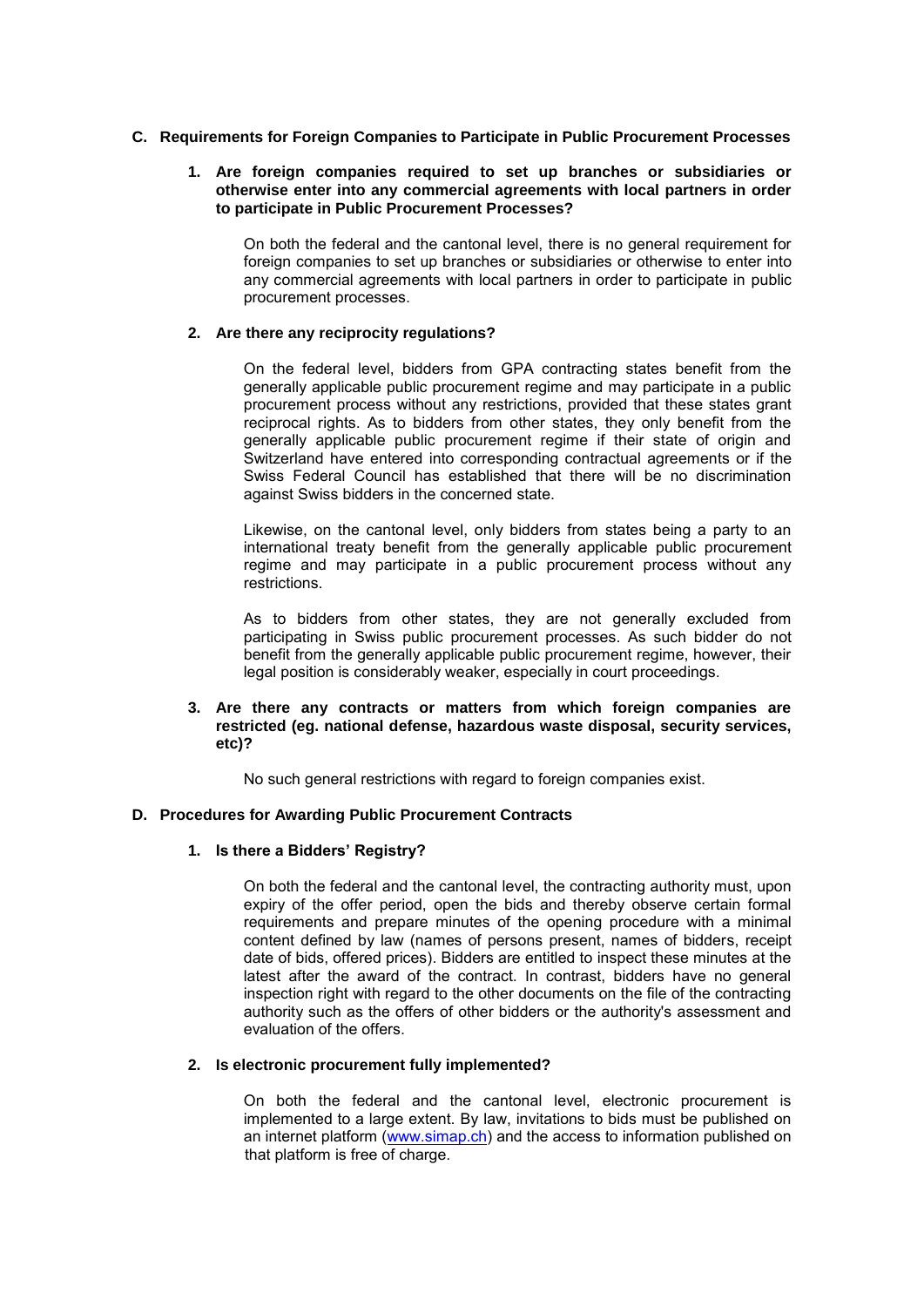Electronic procurement is also implemented to a large extent with regard to the dispatch of the authorities' bid specifications and with regard to the filing of the offers. In many cases, bid specifications are available for download from the above-mentioned internet platform. Likewise, many contracting authorities allow or even request the filing of electronic offers. Bidders, however, have no right to the filing of their offers in electronic form.

#### **3. What steps and measures should be addressed for a bidder to be able to present a bid in an electronic procurement procedure?**

No steps and measures are required to have access to the information published on the electronic public procurement platform [\(www.simap.ch\)](http://www.simap.ch/).

To participate in a public procurement procedure and in particular to download the relevant bid specifications, a bidder must register on the platform. The registration and all services provided by the platform are free of charge, but the contracting authorities may ask for a fee for the delivery of bid specifications.

As to offers in electronic form, no general requirement of encryption, electronic signatures or the like applies. Contracting authorities, however, may require that such requirements are fulfilled.

As mentioned above, presenting a bid in electronic form is only allowed if explicitly provided for in the bid specification.

## **4. What are the possible ways of association for participating in public procurement proceedings?**

Contracting authorities may exclude bidder consortiums, syndicates and working groups from participating in a procurement proceeding. In the absence of such exclusion, associations may participate in a proceeding. If bidder consortiums and the like are excluded, however, the concerned bidder can organize themselves differently and participate in the concerned proceeding with one bidder taking the lead and the others acting as subcontractors, unless subcontractors are excluded as well.

Contracting authorities may also exclude the use of subcontractors or allow the use of subcontractors only upon the contracting authority's approval. Frequently, contracting authorities require that subcontractors fulfill the same requirements as the bidders and provide references for their contribution to the bid.

## **5. What type of procurement procedures exist?**

On both the federal and the cantonal level, four different types of procedures exist: the open tendering procedure (*offenes Verfahren*), the selective tendering procedure (*selektives Verfahren*), the invitation tendering procedure (*Einladungsverfahren*) and the direct award (*freihändiges Verfahren*).

The invitation procedure is not explicitly regulated in the FAPP and only mentioned in its related ordinance. Therefore, on the federal level, the invitation procedure is only possible if the requirements for a direct award are fulfilled.

In addition, planning and full service competitions (*Planungs- und Gesamtleistungswettbewerbe*) are possible. However, such competitions are no particular types of procurement procedures, so they must follow the open, the selective or the invitation tendering procedure.

Due to the principle of legality, contracting authorities are bound by a *numerus clausus* and may only apply the above-mentioned procedure types.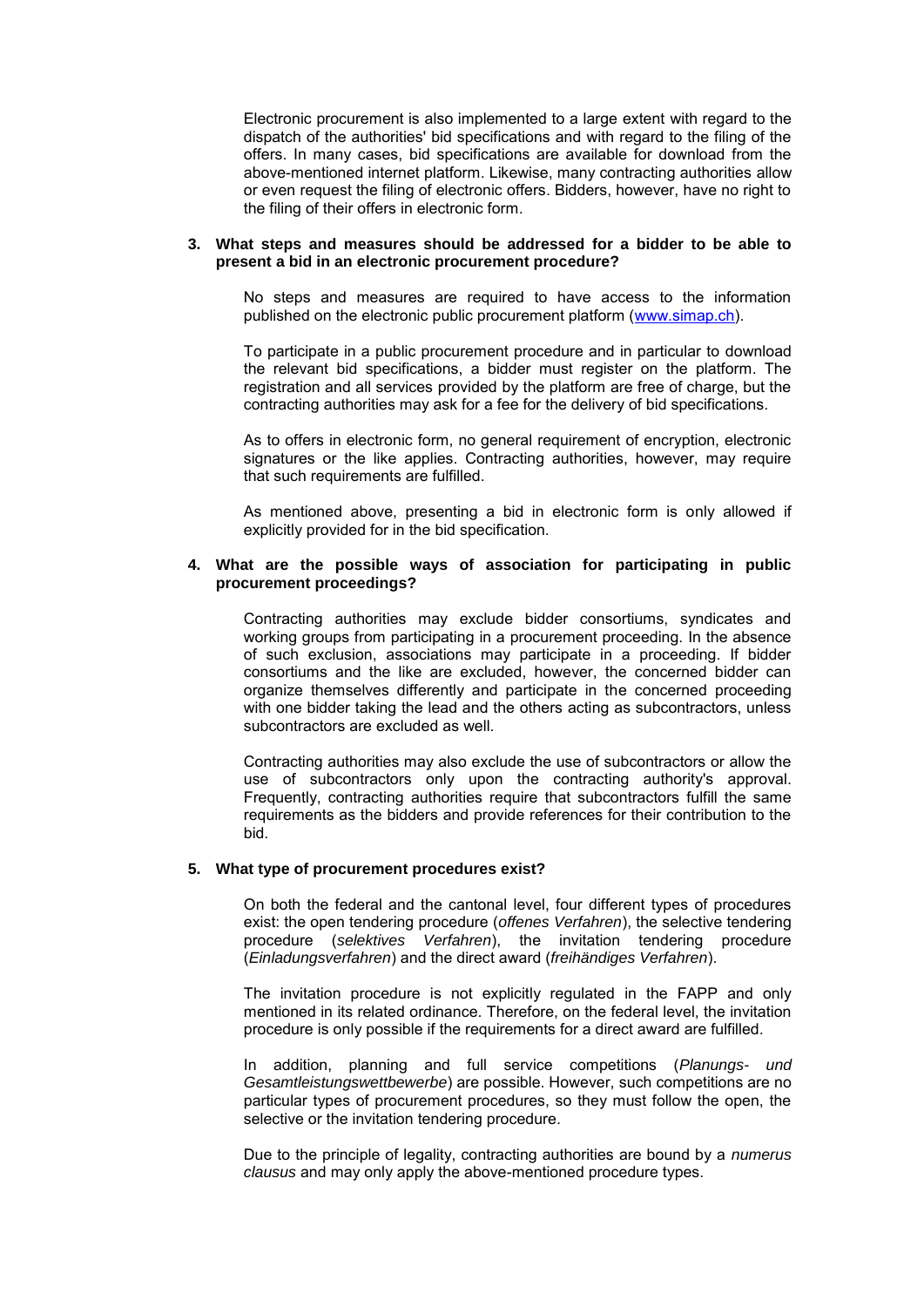#### **6. What are the modes of selection processes and when are they applicable?**

On both the federal and the cantonal level, the contracting authorities are free to choose between the open tendering procedure and the selective tendering procedure. However, contracting authorities should consider that selective procedures are more time consuming and therefore in particular useful if many offers are expected or if the assessment and evaluation of the offers is complex.

In contrast, direct awards may be granted only as an exception if certain particular requirements are fulfilled. For instance, a direct award is allowed if, for technical reasons, only one bidder is in the position to provide the required goods or services and no reasonable alternative or substitute is available. Likewise, a direct award is allowed for additional deliveries by the original supplier of replacement parts if a change of supplier would force the contracting authority to procure replacement parts not being interchangeable with already existing equipment.

#### **7. Is the bidding company required to post any bond or insurance?**

On both the federal and the cantonal level, there is no general requirement for bidders to post any bond or insurance or to provide any other security.

Nevertheless, the contracting authorities may require the bidders to post a bond or insurance if this correlates with the matter of the contract.

#### **8. What are the criteria for evaluation and comparison of bid proposals?**

On both the federal and the cantonal level, the contracting authority awards the contract to the bidder that submits the economically most advantageous offer.

To determine the economically most advantageous offer, the contracting authority must determine and consider the appropriate factors, depending on the goods or services to be procured. Relevant factors are, for instance, technical characteristics, price of investment, operating costs and profitability, quality standards and also experience, delivery deadlines, customer service, aesthetics and environmental sustainability.

The contracting authorities have a broad range of discretion when determining the criteria relevant for a particular procedure. However, they must always consider the offered prices. In the case of highly complex goods or services, the weight of the price may be as low as 20%, but not lower. In contrast, in the case of more standardized goods or services, the contracting authority must weigh the price higher, up to 100%. In any case, the contracting authority must publish the relevant criteria in the bid specifications with their order of weighting.

On the federal level, contracting authorities may negotiate the offers with the bidders, if the bid specifications provide for such negotiations and further provided that the authorities treat the bidders equally, conduct the negotiations in a written process and keep the relevant information confidential.

On the cantonal level, negotiations with bidders are a strictly prohibited.

#### **9. What are the requisites for execution of contracts after awarding?**

contract award and appeal proceedings against the contract award are On both the federal and the cantonal level, Swiss public procurement law distinguishes between the award of the contract on the one hand and the conclusion of the contract on the other. The entire procedure relating to the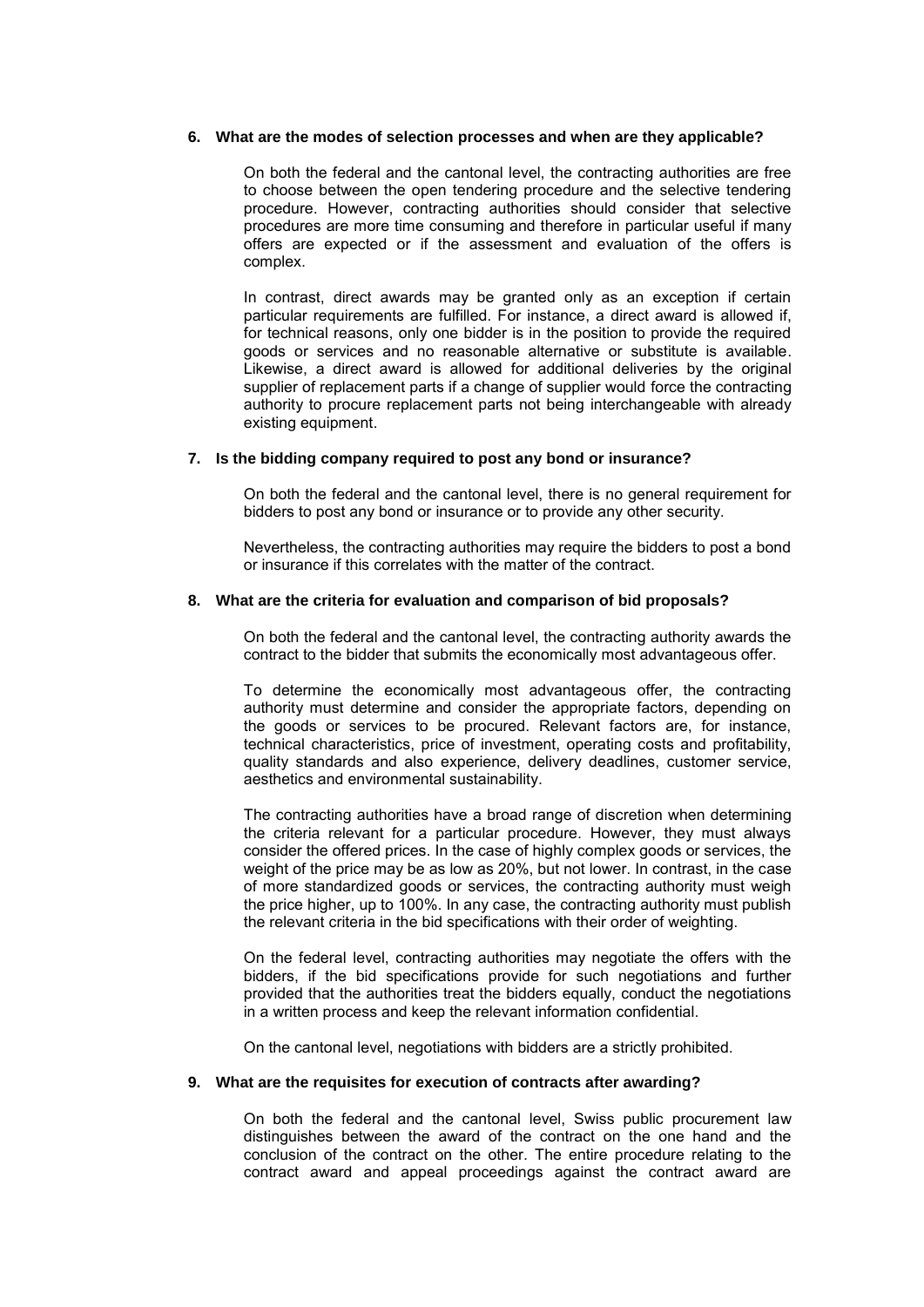governed by public laws, whereas the conclusion of the contract and the contract itself are governed by private laws (mainly the Federal Code of Obligations).

The contract award is made in the form of a public law decision against which an appeal may be filed within a certain period of time. After the expiry of this period or after a final rejection of an appeal, if any, the award enters into legal force. Once the award has entered into legal force, the contracting authority and the winning bidder may conclude the contract. During an appeal proceeding, they may only do so if the court does not grant suspensive effect to the appeal.

## **E. Private Initiative Projects**

## **1. Are there any regulations for Public Procurement of projects proposed by private companies?**

On both the federal and the cantonal level, there are no particular regulations for the public procurement of projects by private companies.

As mentioned above, private companies are subject to the general public procurement regime for projects and services that are publicly subsidized by over 50 % of their overall costs, if private companies perform public tasks or if they perform activities and have certain exclusive or special powers in specific sectors (water and energy supply, transportation, telecommunications services).

#### **2. Does the private company proposing the project have any advantage for purposes of bidding?**

No, on both the federal and the cantonal level, a private company that is subject to the general public procurement regime must obey to the applicable rules in the same way as a public company.

## **F. Review Procedures**

## **1. Are there any judicial review procedures applicable to the bidding processes?**

On both the federal and the cantonal level, any important decision by a contracting authority (such as the invitation to bid with the bid specifications, the award of the contract, the cancellation of the contract award, the exclusion of a bidder from the procedure, the abortion of a procurement procedure) must be taken in the form of a public law decision. Against such orders, bidders may under certain circumstances file court appeals.

## **2. Are there any judicial review procedures applicable when the contract has been executed?**

Generally, on both the federal and the cantonal level, once the contract has been executed, there is no possibility to revoke it by a judicial review procedure. Therefore, no appeal by an unsuccessful bidder is possible against the contract itself. Nevertheless, the competent court of appeal may determine that an underlying public law decision was unlawful, in particular the contract award.

While such a decision does not affect the validity of the contract, it may provide an unsuccessful bidder with a legal basis to claim damages from the contracting authorities. In any case, such a damage claim is limited to the expenses that the unsuccessful bidder had in connection with the procurement procedure. It does not cover lost profit.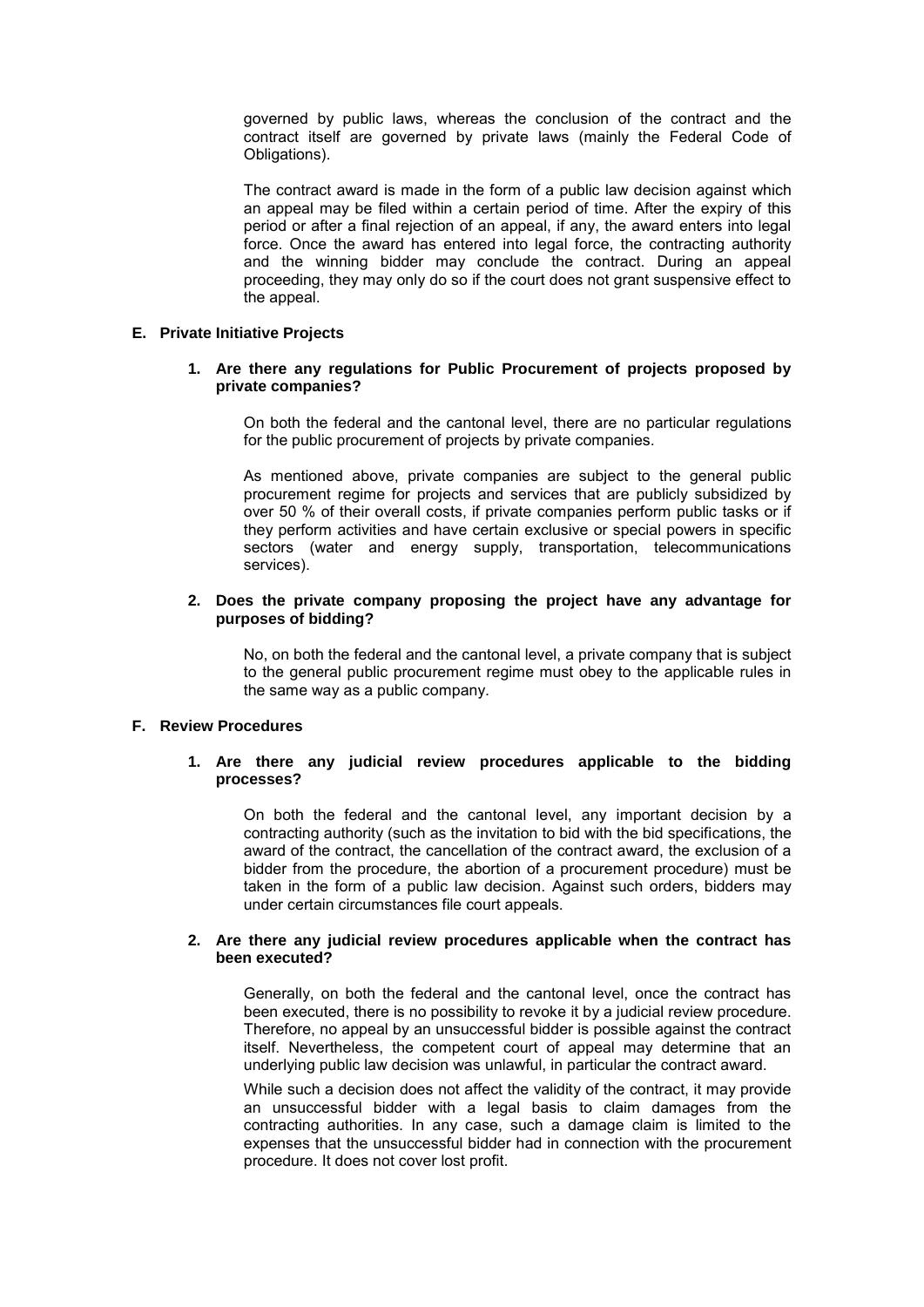## **G. Overview of Public Procurement Contracts**

## **1. What are the regulations applicable to contract terms and its extension?**

On both the federal and the cantonal level, there is no legal requirement to include the contract details into the bid specifications. Nevertheless, many contracting authorities do so to enhance transparency and to accelerate the process after the contract award.

The contract itself is subject to the applicable private law, mainly the Federal Code of Obligations.

On both the federal and the cantonal level, an extension of an existing contract is not possible. Certain exceptions apply, for instance to extensions of insignificant importance and to extensions that were already part of the bid specifications. Also, an exception applies to additional deliveries by the original supplier, which are intended either as replacement parts or as extension of existing supplies if a change of supplier would force the contracting authority to procure equipment or services that are not interchangeable with already existing equipment. Likewise, an existing contract may be extended by a limited volume (50% of the main contract value) to additional construction services that were not included into the initial contract but that are within the objectives of the original bid specification and that, through unforeseeable circumstances, became necessary to complete the concerned construction services, provided that procuring such services from a different contractor would be difficult for technical or economic reasons and cause significant inconveniences to the contracting authority.

If none of these exemptions apply, an extension of the contract must be made in accordance with the applicable public procurement regime. Therefore, a new procurement procedure is required.

#### **2. Are there any guarantees that have to be posted for the performance of the contract?**

On both the federal and the cantonal level, there is no general requirement to provide guarantees or other securities for the performance of the contract. Nevertheless, contracting authorities may ask for such guarantees.

## **3. Are there any special powers upon the State?**

No.

## **4. Can fines or penalty clauses be agreed upon?**

Yes, on both the federal and the cantonal level, contractual penalty clauses may be agreed upon, for instance with regard to delivery delays or quality deficiencies.

## **5. Can the contract be assigned?**

On both the federal and the cantonal level, the contract may only be assigned if such an assignment is provided for in the relevant contract or if the contracting authority agrees upon such an assignment.

## **6. Can advance payments be established?**

Yes, on both the federal and the cantonal level, advance payments may be established.